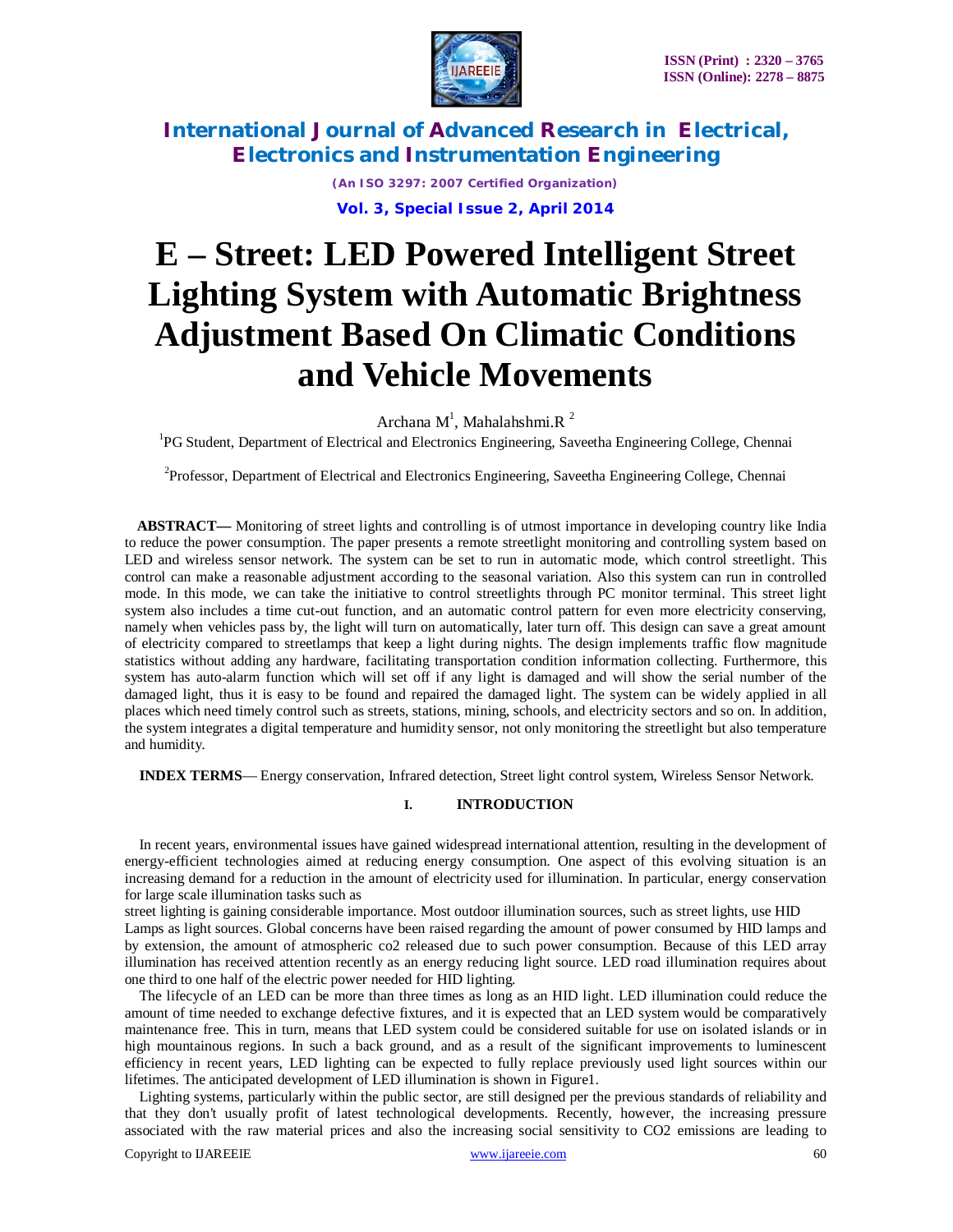

*(An ISO 3297: 2007 Certified Organization)*

# **Vol. 3, Special Issue 2, April 2014**

develop new techniques and technologies which permit significant cost savings and larger respect for the environment. In the literature we will notice three solutions to those issues.

The first resolution, and perhaps the most revolutionary, is to use of remote management system based mostly on intelligent lampposts that send info to a central management system, simplifying the management and maintenance. IEEE802.15.4 standard **Mi**crochip **Wi**reless (MiWi) communication protocol is used here for implanting the wireless communication between street light unit and PC monitoring terminal.



Fig 1: Past history and projected expansion of the LED applications based on anticipated luminous efficiency increases.

The second one is, if any human or vehicle movement detected, the motion sensor triggers the microcontroller to turn the LEDs to their full brightness and it gets restored back to the dimming brightness.

The third resolution is, the survey mode . Turn on / Turn off can be controlled also manually from EB station through the same wireless medium.

## **II. RELATED WORKS**

Energy savings are of utmost importance today. The goal is therefore, the reduction of operating prices of street lighting with the creation of a system characterized by straightforward installation and low power consumption. A multi-functional street lights control system based on PIC16F877A was presented. This system included a time cut-out function and an automatic control pattern for electricity conservation. This design can save a great amount of electricity compared to street lamps that keep alight during nights. Furthermore, this system has auto-alarm function which will set off if any light is damaged and will show the serial number of the damaged light, thus it is easy to be found and repaired the damaged light. In this paper, a simpler, multipurpose, cost-effective design to control the on-off mechanism of street lights. The terminal has the feature of running on the network and off the network independently, so it ensures the stability of the system. In order to reach a high performance level in a street lighting control system, two important aspects must be taken into account: the selection of the adequate communication protocol, on the one hand, and the selection of the network topology that supports the architecture, on the other hand. Taking into consideration these circumstances, this paper focuses on an assessment of the performance of the mesh and tree network topologies which, along with the Mi-Wi communication protocol, can be implemented in a street lighting control architecture. As a result of the simulations that have been conducted, the data reveals that the tree topology is much more efficient than the mesh topology[9].An innovative wireless street lighting system with optimized management and efficiency has been presented in this paper. Wireless communication based Mi-Wi wireless devices which allow more efficient street lamp system management; advanced interface and control architecture are used. The Information is transferred point-by-point using Mi-Wi transmitters and receivers to a control terminal to diagnose different conditions of street lights.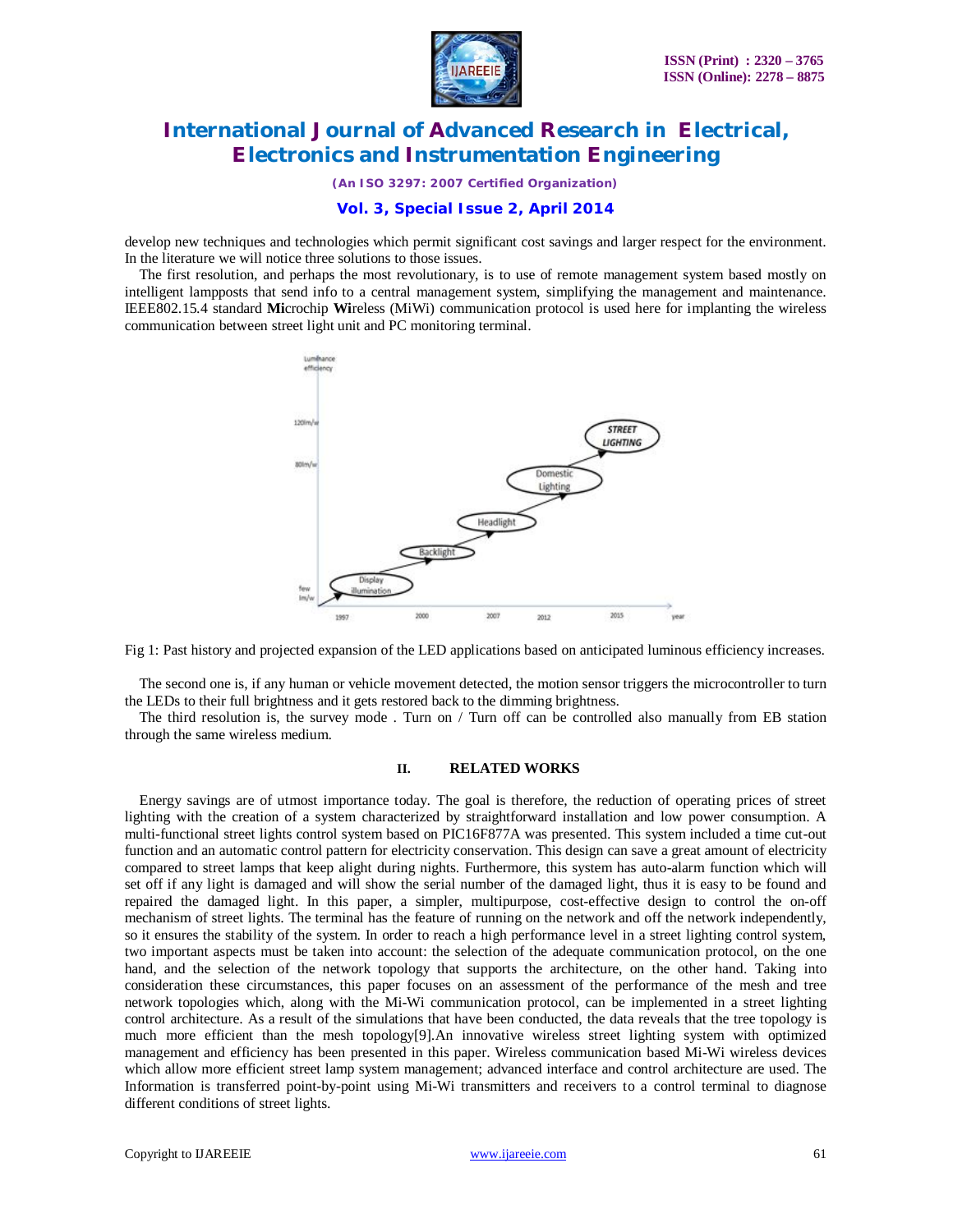

*(An ISO 3297: 2007 Certified Organization)*

**Vol. 3, Special Issue 2, April 2014**

## **III. ARCHITECTURE OF THE REMOTE STREET LIGHT CONTROL SYSTEM**

The system consists of a group of measuring stations in the street (one station located in each lamppost) and a base station located nearby. The system is designed as a modular system, easily extendable. The measuring stations are used to observe street conditions as the intensity of daylight and, depending on the conditions they activate or off the lamps. Other factors influencing the activation are: climatic conditions, seasons, geographical location, and many possible alternative factors.

For these reasons every lamp is designed independent to decide about the activation of light. The base station Conjointly checks if any lamp is correctly operating and sends the message using the wireless network to the operator who will act in case of malfunction.



#### Fig 2: Schematic of E-Street light system.

Fig 2 shows the function, when the vehicle passing is in the road. The streetlights are switched ON when the vehicles are come closer to the lamp the LEDs are activated and later turn OFF. And the vehicles in certain distance the nearby LED lights are dimmed the half of the level of LED power using the PWM technique, to reduce the power. These control and LED status information are passed through the Mi-Wi wireless medium.

## **IV. DESIGN OF HARDWARE**

The block diagram of proposed street lights control system is shown in Figure 3(a) and Figure 3(b). The transmitter end consists of power supply, microcontroller PIC 16F, photosensitive detection circuit (Day & night sensor), infrared vehicle detector, feedback circuit, fault detection circuit, LCD display and Mi-Wi transmitter module. The receiver part consists of Mi-Wi receiver module, MAX232, RS232 and PC. The block diagram explains the simple working of the whole system developed.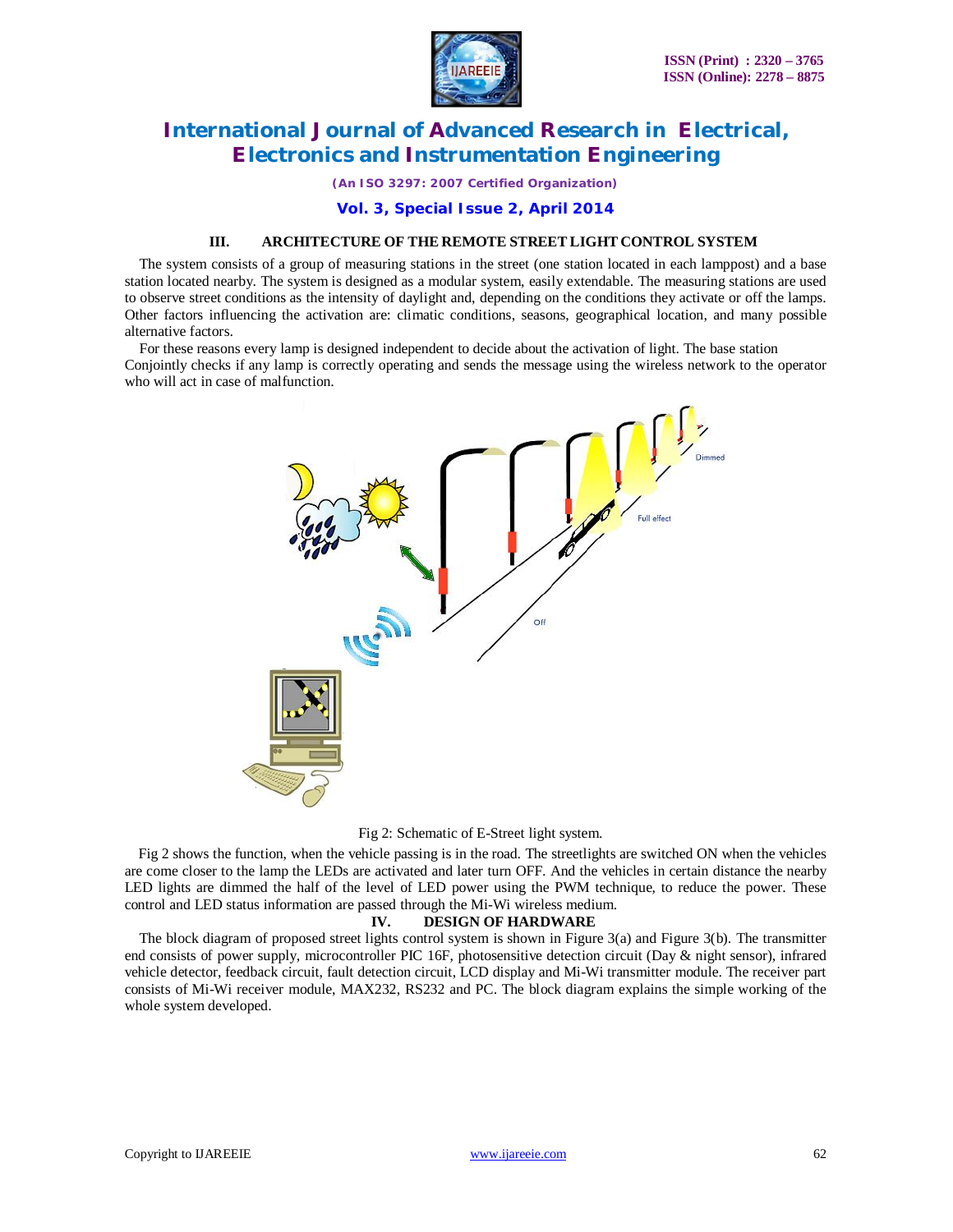

*(An ISO 3297: 2007 Certified Organization)*

**Vol. 3, Special Issue 2, April 2014**



Fig 3(a): Transmitter end diagram



Fig 3(b): Receiver end diagram

The power supply circuit provides the 5V regulated power supply for revitalizing the microcontroller module. The core of the system is an PIC18F45J11 microcontroller. It is preferred because of the following features:- it is a lowpower, high-performance enhanced flash 8-bit microcontroller with 8K Bytes of in-system programmable Flash memory, 256 bytes of RAM, 32 I/O lines, three 16-bit timer/counters, a full duplex serial port, on-chip oscillator, and supports two software selectable power saving modes: low power Idle and Power- down mode. The photosensitive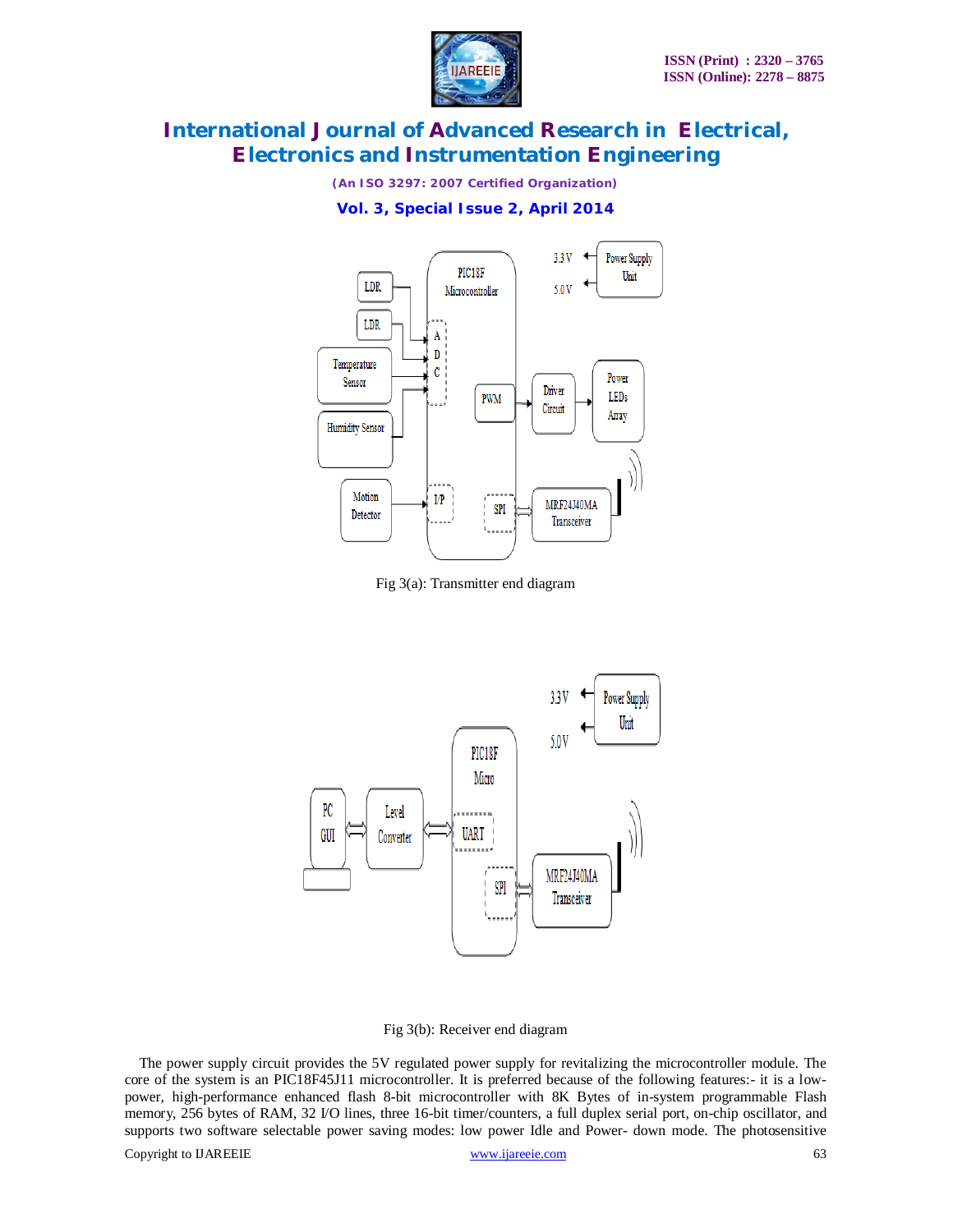

*(An ISO 3297: 2007 Certified Organization)*

## **Vol. 3, Special Issue 2, April 2014**

detection circuit consists of Day & night sensor to determine the external light intensity. The threshold (reference) illumination level is set initially. The photoelectric sensor with set threshold intensity is used to observe street conditions as the intensity of daylight and, depending on the conditions they activate or off the lamps. The street lamps still consume a lot of electricity when merely a few vehicles are driving around the road. Thus, there is a great necessity to develop a control system based on the traffic flow density. Whenever there is no traffic i.e. density of traffic is zero, there is no need of street light to be glow on highways which saves power consumption to a greater extent. The lights of a particular area should glow only when a vehicle enters that area on highways. For this purpose, the infrared detection circuit has been used. It consists of IR sensor (presence sensor) which has the task of identifying the passage of a vehicle or pedestrian causing the switching ON/OFF of street lamps. This feature permits to activate lamps solely when necessary, avoiding wastage of energy. The load which is street-light lamps is connected to microcontroller. Using power transistors and solid state dual relays, the street-lamps are switched ON/OFF. The solid state relays accept the triggering voltage from power transistors which in turn are triggered by microcontroller on reception of activation signals from the sensors. Pulse width Modulation or PWM is one of the powerful techniques used in control systems today. They are not only employed in wide range of control application which includes: speed control, power control, measurement and communication. This PWM technique switches the power supply 5v to 3.3v for dimming purpose. These dimming purposes save the great amount of power consumption.

The fault detection circuit indicates the LED lamp failure as well as wire fault along with lamp and wire number when the lamps are firstly turned on, on sensing the night. Through feedback circuit the malfunctioning message is transmitted to the controller which displays it on the LCD and also transmitted wirelessly through Mi-Wi module to the control terminal. The LCD display is used to show different conditional messages like day, night, light testing, wire fault, LED failure, etc. The sensors transfer the collected information to a controller that runs the software to manage the system.

The Compact and complete, easy to use PIR Sensor Module for human body detection. Incorporating a Fresnel lens and motion detection IC, suitable for a wide range of supply voltages and with low current drain. Adjustable delay time with high sensitivity and low noise. Output is a standard TTL output signal. The features of PIR sensors are Complete with PIR, Motion Detection IC and Fresnel Lens, Dual Element Sensor with Low Noise and High Sensitivity, Supply Voltage: 5-20Vdc, Delay Time Adjustable: 5 seconds to 18 Minutes, Standard TTL Output, Module Dimensions: 28mm Length, 38mm Width, 40mm Height.

In addition, the system integrates a digital temperature and humidity sensor, not only monitoring the streetlight but also temperature and humidity. The MCP9800 is a digital temperature sensor capable of reading temperatures from - 55°C to +125°C. Temperature data is measured from an integrated temperature sensor and converted to digital word with a user selectable 9 to 12-bit Sigma Delta Analog to Digital Converter. The MCP9800 notifies the host controller when the ambient temperature exceeds a user programmed set point. The ALERT output is programmable as either a simple comparator for thermostat operation or as a temperature event interrupt. Communication with the sensor is accomplished via a two-wire bus that is compatible with Mi-Wi standard protocols. This permits reading the current temperature, programming the set point and hysteresis and configuring the device. Small physical size, low installed cost and ease of use make the MCP9800 an ideal choice for implementing sophisticated temperature system management schemes in a variety of applications.

All the operation is regulated by a timing management that permits the system is set for predestined time. The Mi-Wi transmission module (Series S2) connected to microcontroller receives data of the state of the lamps and sends it to a Mi-Wi receiver module which is connected with control terminal processing unit (base station). The operating voltage required for Mi-Wi module is 3.3V. It is achieved by using low dropout voltage regulator LM2950 which uses 5V as input from regulated power supply section and provides 3.3V output to energize the Mi-Wi module. The processing unit consists of a terminal with a serial UART (RS232) interface that receives data regarding the state of the lamps provided by a MI-Wi receiver module, connected to the UART interface. The terminal is needed for graphical presentation of the system results. The graphical interface permits to visualize the state of the system with the state of the lights and the power consumption of every lamp (Power Consumption Data graph).

# **V. STREET LIGHT AUTOMATIC CONTROL METHODOLOGY**

Copyright to IJAREEIE www.ijareeie.com 64 Fig 5 shows the flow chart of main control, initially in night time all the street lights are activated because of poor ambient light condition. The street lights are operated in two modes. First one if the street lights in automatic mode, if any human or vehicle movement detected, the motion sensor triggers the microcontroller to turn the LEDs to their full brightness and it gets restored back to the dimming brightness. Another one is control mode, in the control mode it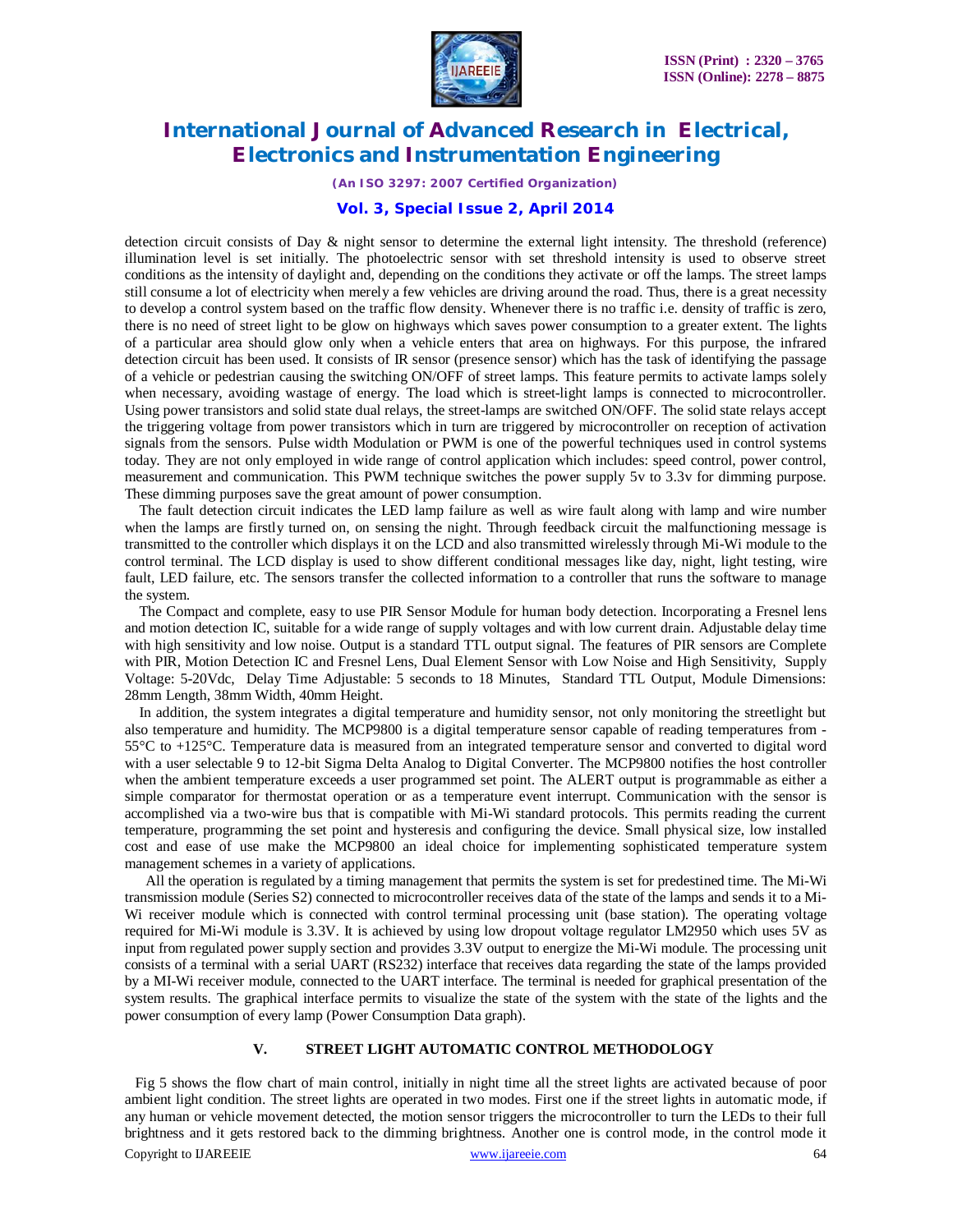

*(An ISO 3297: 2007 Certified Organization)*

**Vol. 3, Special Issue 2, April 2014**

counts the road users both human beings and vehicles, and transfers the counted value to control room. Turn on / Turn off can be controlled also manually from EB station through the same wireless medium. As per the user need only the street lights are operated in automatic mode or either the control mode. Fig 6 shows the dimming operation.



Fig 5: Flow Chart of Main control



Fig 6: Flow Diagram of Led Dimming.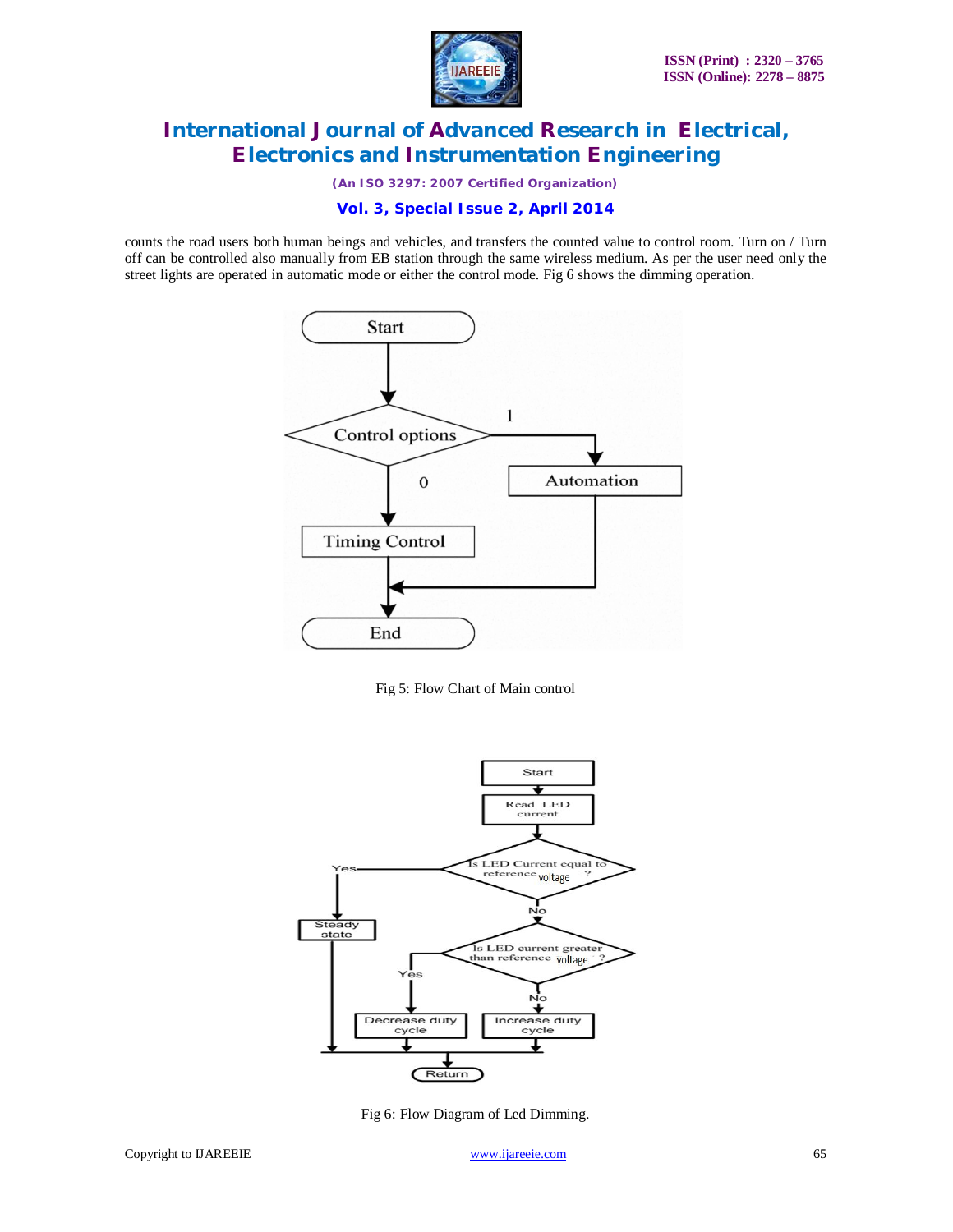

*(An ISO 3297: 2007 Certified Organization)*

## **Vol. 3, Special Issue 2, April 2014**

# **VI. TESTING**

The application is developed using PIC18F45J11 Microcontroller. PIC 18Fcontrollers used for high level integration and low power consuming. This controller has the ability to work at 31KHz to 48 MHz frequency, has 8 kb of flash memory and can connect up to 32 general purpose devices within it.

 The program is coded in such a way if the ambient light condition is low the controller will switch ON the street unit automatically.

 The minimal circuit diagram is shown in the Fig 7.This circuit shows how the PIC 18F is interfaced along with the LDR, LED and temperature sensor to get the values and it is displayed in the LCD display.



Fig.7 Minimal Circuit Diagram



Fig.8 PWM Output